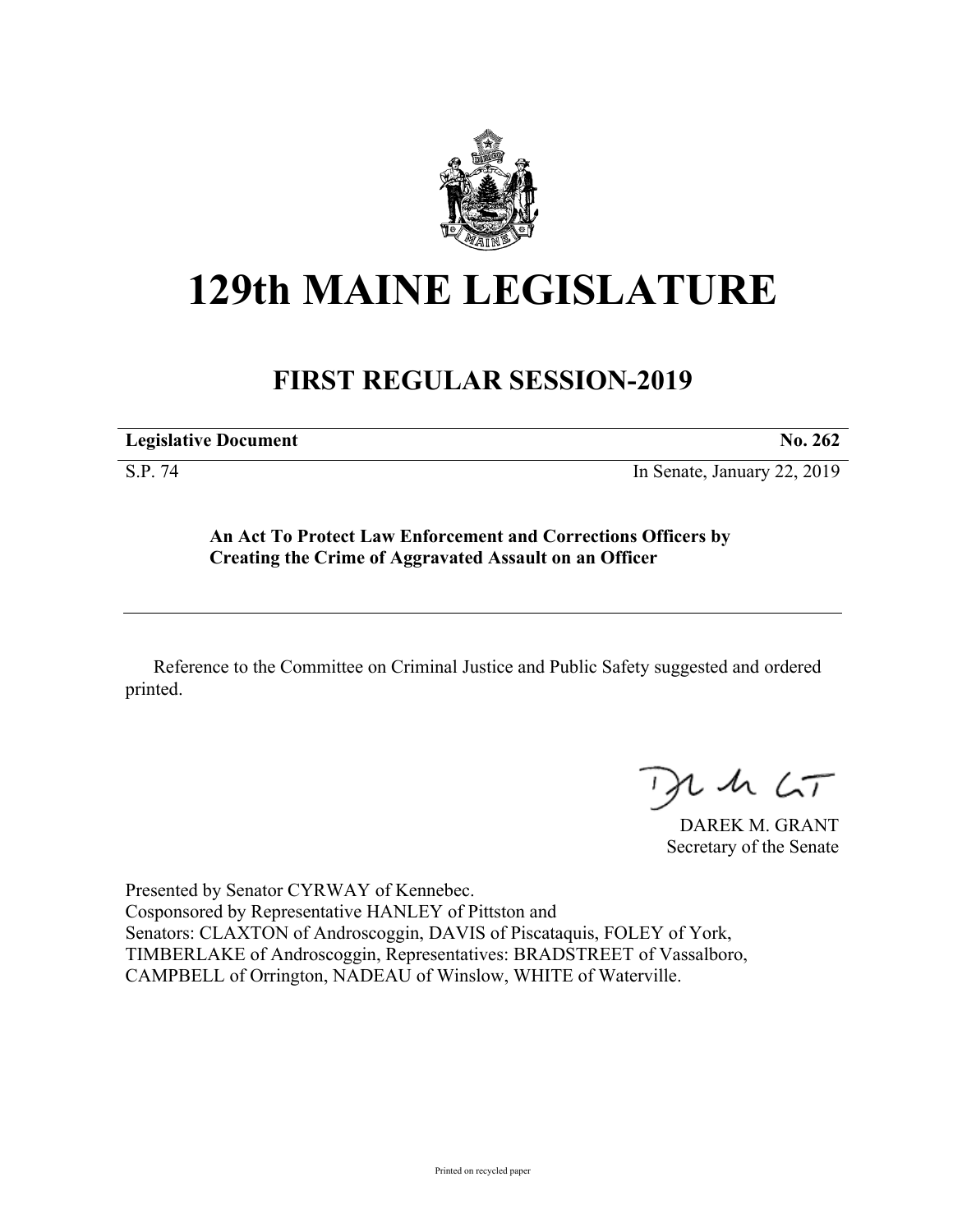**Be it enacted by the People of the State of Maine as follows: Sec. 1. 17-A MRSA §752-A, sub-§1, ¶A,** as enacted by PL 1977, c. 656, §2, is amended to read: A. He The person intentionally, knowingly or recklessly causes bodily injury or offensive physical contact to a law enforcement officer while the officer is in the performance of his the officer's official duties; or **Sec. 2. 17-A MRSA §752-F** is enacted to read: **§752-F. Aggravated assault on an officer** A person is guilty of aggravated assault on an officer if: **1.** That person intentionally, knowingly or recklessly causes a law enforcement officer while the law enforcement officer is in the performance of the officer's official duties to suffer a: A. Bodily injury that creates a substantial risk of death or extended convalescence necessary for recovery of physical health. Violation of this paragraph is a Class B crime; B. Bodily injury that causes serious, permanent disfigurement or loss or substantial impairment of the function of any bodily member or organ. Violation of this paragraph is a Class A crime; C. Bodily injury from the use of a dangerous weapon. Violation of this paragraph is a Class B crime; or D. Bodily injury under circumstances manifesting extreme indifference to the value of human life. Such circumstances include, but are not limited to, the number, location or nature of the injuries, the manner or method inflicted, the observable physical condition of the victim or the use of strangulation. For the purposes of this paragraph, "strangulation" means the intentional impeding of the breathing or circulation of the blood of another person by applying pressure on the person's throat or neck. Violation of this paragraph is a Class B crime; or **2.** While in custody pursuant to an arrest or pursuant to a court order, the person intentionally, knowingly or recklessly causes a corrections officer, a corrections supervisor or another member of the staff of a correctional institution while the officer, supervisor or staff member is performing official duties to suffer a: A. Bodily injury that creates a substantial risk of death or extended convalescence necessary for recovery of physical health. Violation of this paragraph is a Class B crime; B. Bodily injury that causes serious, permanent disfigurement or loss or substantial impairment of the function of any bodily member or organ. Violation of this paragraph is a Class A crime;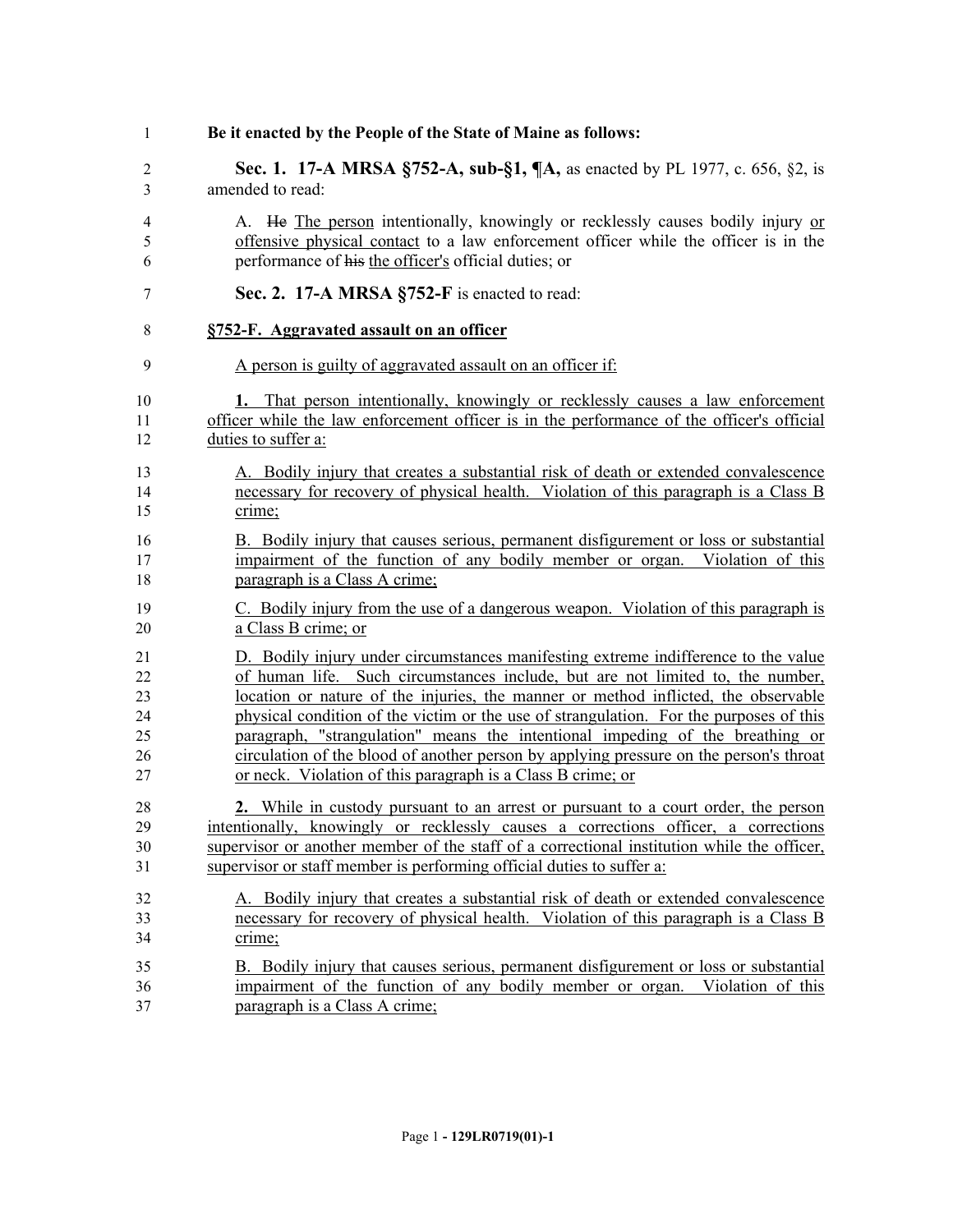C. Bodily injury from the use of a dangerous weapon. Violation of this paragraph is a Class B crime; or D. Bodily injury under circumstances manifesting extreme indifference to the value of human life. Such circumstances include, but are not limited to, the number, location or nature of the injuries, the manner or method inflicted, the observable physical condition of the victim or the use of strangulation. For the purposes of this paragraph, "strangulation" means the intentional impeding of the breathing or circulation of the blood of another person by applying pressure on the person's throat or neck. Violation of this paragraph is a Class B crime.

 **Sec. 3. 17-A MRSA §1252, sub-§4,** as amended by PL 2005, c. 527, §17, is further amended to read:

 **4.** If the State pleads and proves that a Class B, C, D or E crime was committed with the use of a dangerous weapon then the sentencing class for such crime is one class higher than it would otherwise be. In the case of a Class A crime committed with the use of a dangerous weapon, such use should be given serious consideration by the court in exercising its sentencing discretion. This subsection does not apply to a violation or an 17 attempted violation of section 208 or 752-F, to any other offenses to which use of a dangerous weapon serves as an element or to any offense for which the sentencing class is otherwise increased because the actor or an accomplice to that actor's or accomplice's knowledge is armed with a firearm or other dangerous weapon.

 **Sec. 4. 17-A MRSA §1252, sub-§4-A,** as amended by PL 2017, c. 336, §1, is further amended to read:

 **4-A.** If the State pleads and proves that, at the time any crime, excluding murder, under chapter 9, 11, 12, 13, 27 or 35, excluding section 853-A; section 402-A, subsection 25 1, paragraph A; or section 752-A or, 752-C or 752-F was committed, or an attempt of any such crime was committed, the defendant had 2 or more prior convictions under chapter 9, 11, 12, 13, 27 or 35, excluding section 853-A; section 402-A, subsection 1, paragraph 28 A; or section 752-A  $\Theta$ , 752-C or 752-F, or for an attempt of any such crime, or for engaging in substantially similar conduct in another jurisdiction, the sentencing class for the crime is one class higher than it would otherwise be. In the case of a Class A crime, the sentencing class is not increased, but the prior record must be given serious consideration by the court when imposing a sentence. Section 9-A governs the use of prior convictions when determining a sentence, except that, for the purposes of this subsection, for violations under chapter 11, the dates of prior convictions may have occurred at any time. This subsection does not apply to section 210-A if the prior convictions have already served to enhance the sentencing class under section 210-A, subsection 1, paragraph C or any other offense in which prior convictions have already served to enhance the sentencing class.

## **SUMMARY**

 This bill changes the crime of assault on an officer to include offensive physical contact and creates the crime of aggravated assault on an officer, which includes assaults